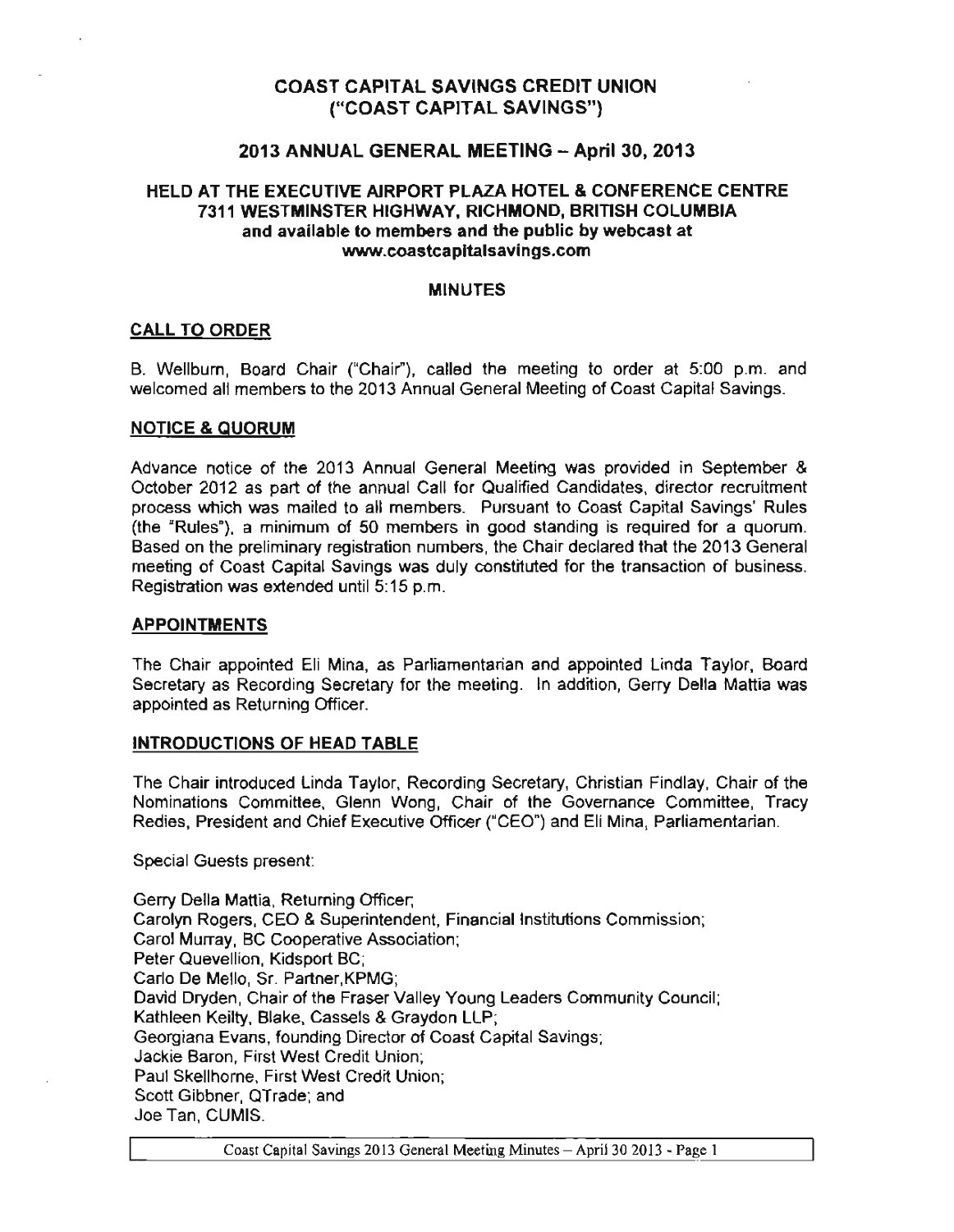## OVERVIEW AND APPROVAL OF THE STANDING RULES FOR THE MEETING AND APPROVAL OF THE AGENDA

The Chair introduced Eli Mina, Parliamentarian who provided an overview of the Standing Rules for the meeting.

The Chair reviewed the Agenda for the 2013 Annual General Meeting.

Moved and seconded that the Standing Rules for the conduct of the meeting be approved as presented. CARRIED.

Moved and seconded that the Agenda of the 2013 Coast Capital Savings Credit Union Annual General Meeting be approved as presented. CARRIED.

### RECEIPT OF THE MINUTES FROM THE 2012 GENERAL MEETING

The Minutes of the Annual General Meeting held on April 24, 2012, were presented to the membership for receipt. As authorized by the membership, the Board of Directors approved the minutes on June 8, 2012. No errors or omissions were brought forward and there was no business arising from the Minutes.

### SCRUTINEER'S REPORT

The Chair reported that 140 registered members were in attendance at the Executive Airport Plaza Hotel & Conference Centre in Richmond, B.C.

### REPORT FROM THE BOARD OF DIRECTORS

The Chair, provided an introduction to the Board of Directors and noted that brief biographies of each Director were included in the meeting registration package. The Chair reported on:

- The responsibilities of each of the Board Committees and the role of the Board.
- The current economic environment and how low interest rates impact Coast Capital Savings.
- An overview of the key metrics and how they've changed and developed over the ten years since the merger that created Coast Capital Savings, including highlights of some of the award winning innovative products.
- The investments that Coast Capital Savings has made in its communities and the introduction of the Youth Councils.
- The BC credit union system overall and metrics that set out Coast Capital Savings' financial results and growth history as compared to other BC credit unions.
- An introduction and overview of the Member's Special Resolution including a summary of the 2007 member approved Director Remuneration Philosophy.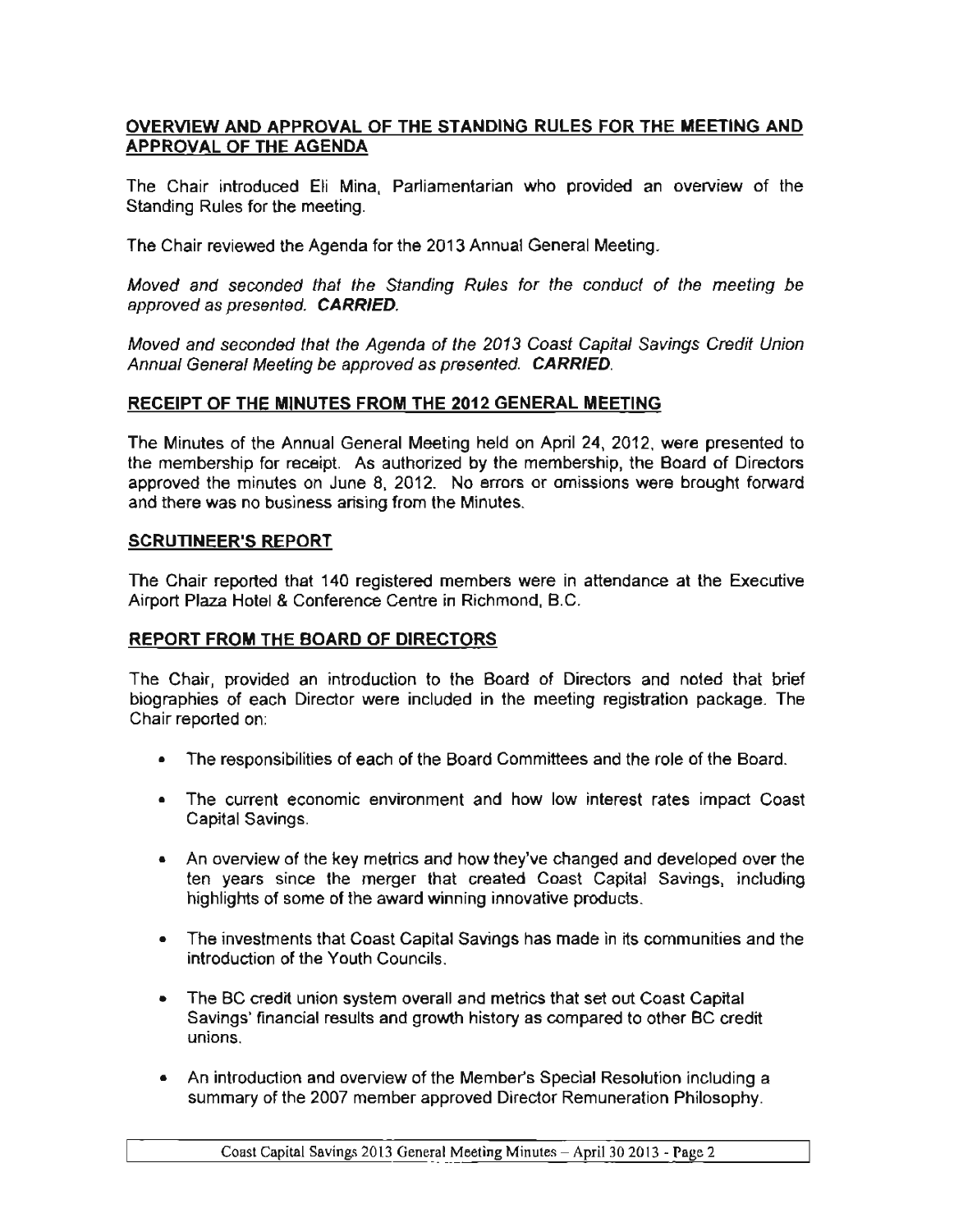• An overview of the Governance Committee's work with respect to the triennial Director Compensation review.

The Chair concluded the Board Report by thanking the members, employees, Board colleagues, the CEO and the entire Senior Executive Team for their support and hard work throughout 2012.

## CEO'S REPORT

The CEO introduced the Senior Executive Team in attendance and advised that following the end of the General Meeting and Members' Open Forum the Senior Executive Team would be available to answer any questions or concerns. The CEO reported on:

- 2012 key financial highlights achieved by Coast Capital Savings in light of a low interest rate and low growth financial climate. The CEO specifically noted the following:
	- A record profit of \$72.4 million, up almost 17% from 2011.
	- Total assets increased by 7.1% from \$11.8 billion to \$12.6 billion and assets under administration grew by 7.8% from \$13.5 billion to \$14.6 billion.
	- Commercial loans grew by \$18.5% from \$2.1 billion to \$2.5 billion and profit from this business increased by 13.5%.
	- Growth of 65% in 2012 in terms of net fund sales, bringing total funds under management to over \$2 billion.
	- Operating efficiency improved to 71.0% from 72.1%.
	- Membership has grown at an annual rate of 5% and total membership in 2012 reached over half a million.

The CEO noted that all of the above financial highlights and further helpful information were contained in the 2012 Annual Report which was available to members in attendance, at branches or online.

The CEO further reported on other highlights in 2012. which included:

- The Where You're At Money Chat and its successes.
- Through its Free Chequing, Free Debit and More Account, members were saved an estimated \$38 million in banking fees.
- \$5.2 million to its communrties by way of sponsorships and direct funding to community groups, programs and non-profits. an increase from the \$5 million allocated in 2011.
- The move that will take place in 2015 to the Help Headquarters location in Surrey which will consolidate our Surrey administrative offices.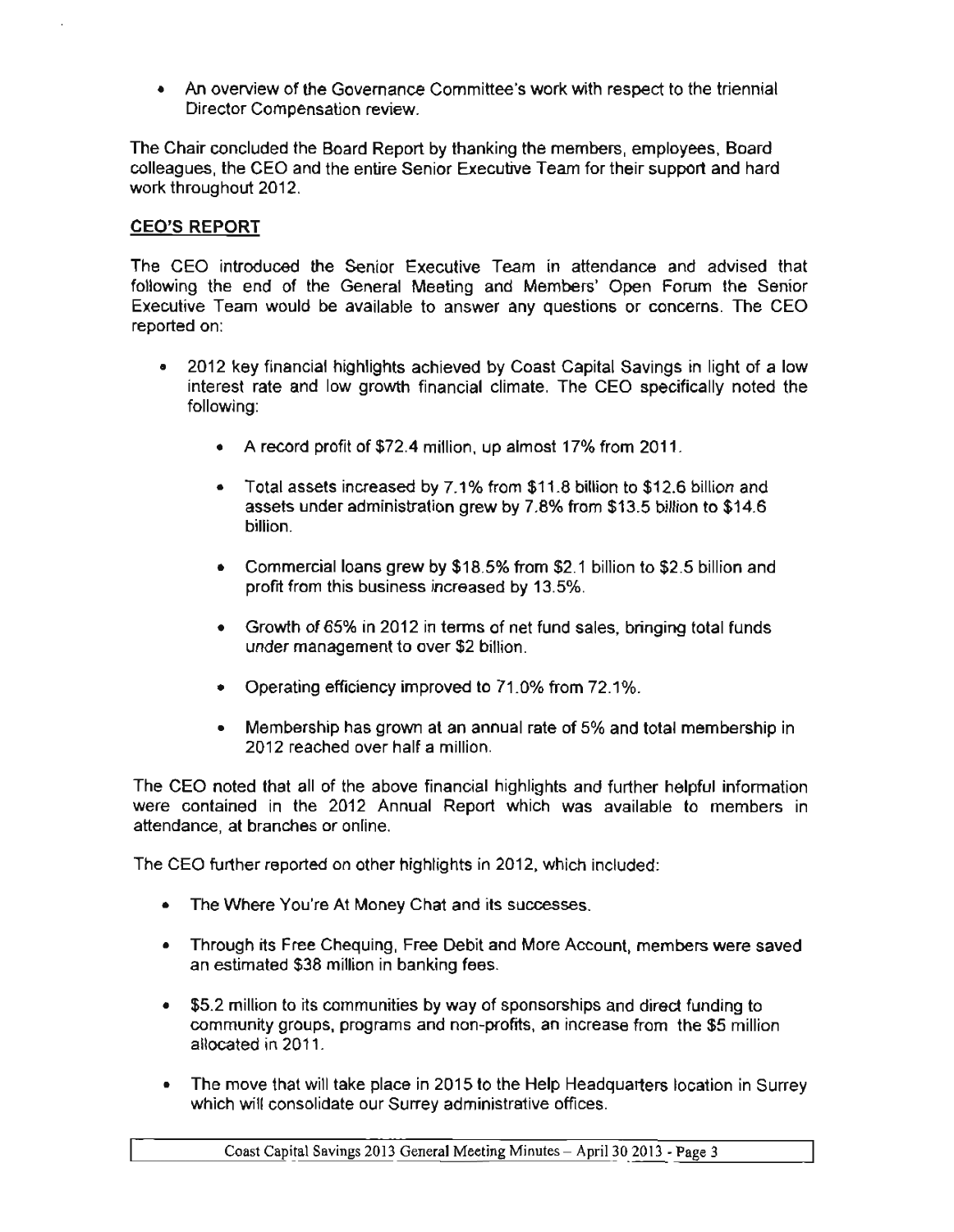The CEO reported on priorities in 2013, which indude:

- Building on the strategic partnership with Desjardins;
- The potential for growth via national expansion if it is determined there are tangible benefits to our members, employees and communities;
- Growing our business banking segment;
- Investment in mobile banking services to meet the demands and changing consumer behaviour of our membership; and
- Achieving cost savings where appropriate, to do more with less.

The CEO concluded by expressing her thanks to the Board of Directors, the Senior Executive Team, the employees and members for their support throughout 2012.

## AUDITOR'S REPORT

The Chair announced that the external auditors, KPMG had provided their opinion that the consolidated financial statements present fairly, in all material respects, the financial position of Coast Capital Savings Credit Union as at December 31, 2012, and the results of its operations and cash flows for the year then ended. The Chair noted:

- The Management Discussion and Analysis was included in the Annual Report and would provide greater details to Ms. Redies' financial overview.
- As required by legislation, the Board of Directors has approved the financial statements on behalf of the membership.

### MOTION TO APPOINT AUDITOR FOR THE ENSUING YEAR

The Chair advised that it was the Board of Directors' recommendation that KPMG be appointed for the year 2013 and that the Board be authorized to set their remuneration.

Moved and seconded that the firm of KPMG be appointed external auditors for the year 2013 and that their remuneration be set by the Board of Directors. CARRIED.

### NOMINATIONS COMMITTEE - 2013 DIRECTORS ELECTION

Ms. Christian Findlay, Chair of the Nominations Committee ("Nominations Chair") reported on the results of the 2013 Directors' Election.

The Nominations Chair's report included:

• A summary of the Financial Institutions Commission's ("FICOM") 'Advancing Governance' report prepared by the British Columbia Credit Union Task Force and how Coast Capital's nominations process aligns with that report's recommendations;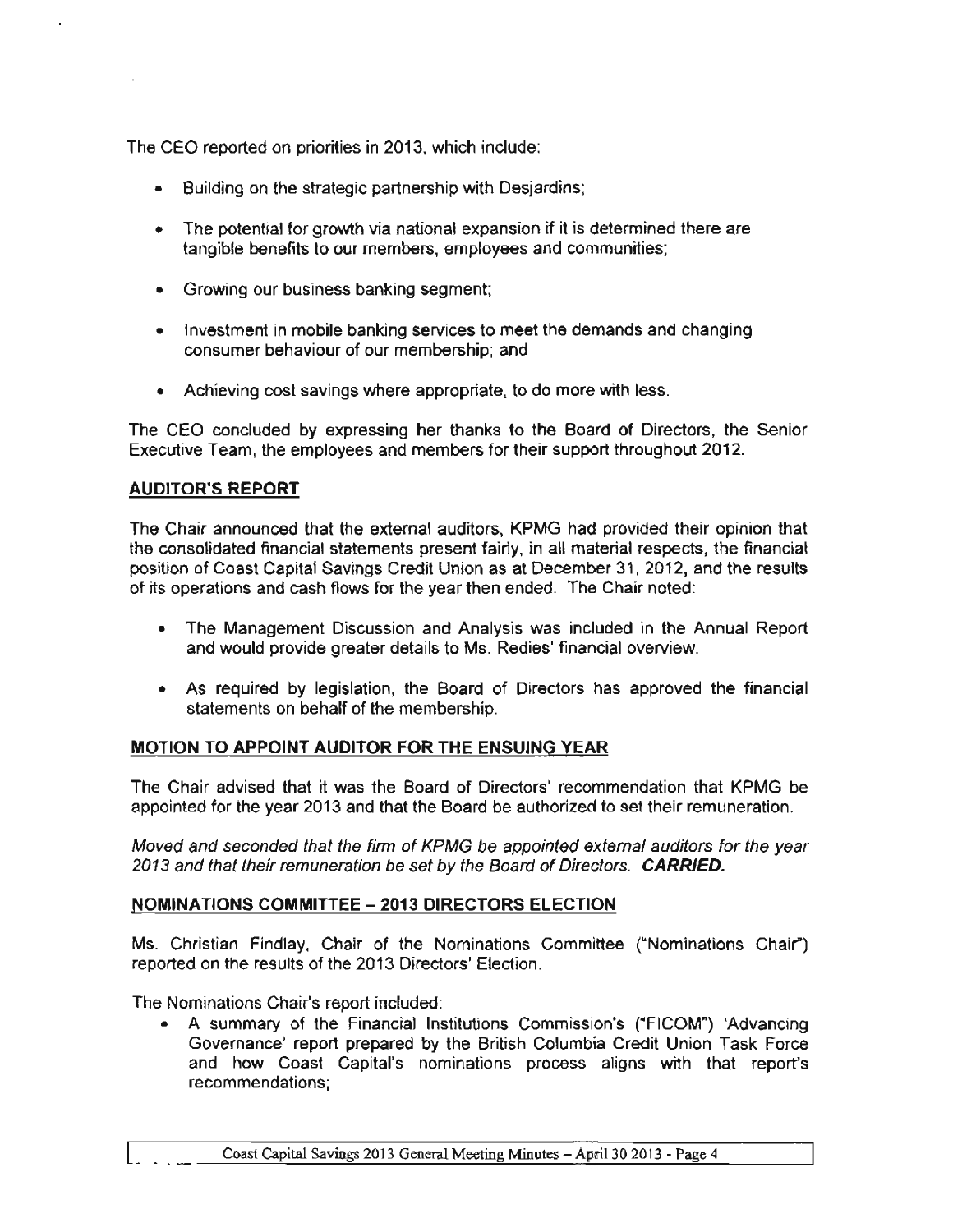- The Nominations Committee mandate and the process undertaken in developing the annual Ideal Director Candidate Description;
- An overview of the steps taken to seek qualified Director candidates, including the brochure mailed to all members and the enlisting of a professional recruiter to seek potential candidates from the community-at-Iarge;
- The process of reviewing the nomination applications received in 2013 and the decision on the recommendation of candidates.

The Nominations Chair advised that of the 6 candidates who submitted applications in 2013, four candidates recommended by the Committee let their names stand and the others who were not recommended chose not to run for election, resulting in an acclamation.

The Nominations Chair declared incumbent directors Doug Brownridge, Bill Cooke, Bill Wellburn and Glenn Wong elected by acclamation.

The Nominations Chair thanked all of the individuals who showed their interest by participating in the comprehensive nominations process as well as her fellow committee members for their hard work and commitment throughout this process.

The Nominations Chair noted that as in the past, the Committee had decided to donate to a community cause \$1 for every valid vote. She advised that while the acclamation did not result in a member vote, Coast Capital Savings was still pleased to announce a donation of \$20,000 to Kidsport BC. The Nominations Chair, Board Chair and CEO presented to Peter Quevillon, the representative of Kidsport BC, a cheque for \$20,000.

### MEMBER'S RESOLUTIONS

The Chair reviewed the Rules with respect to members' resolutions and noted that there was one ordinary resolution received requesting the Board of Directors establish an investigative body for Socially Responsible Investments. The Board of Directors reviewed this request and determined that the intent of the resolution was outside the scope and beyond the resources of Coast Capital Savings and that Coast Capital SaVings has adequate socially responsible practices in place.

The Chair noted that the Chair of the Governance Committee would provide the results of this year's member sponsored Special Resolution and provided a summary of the history behind the Ordinary Resolution regarding the 'Director Remuneration Philosophy' and the Special Resolution that were approved by the membership in April 2007.

The Chair provided an overview of the responsibilities that FICOM expects from Directors of a British Columbia financial institution and reviewed the outstanding growth metrics that Coast Capital Savings has obtained since 2006.

The Chair further provided a summary of the direction that was provided to the Governance Committee in conducting their regularly scheduled triennial review of director remuneration.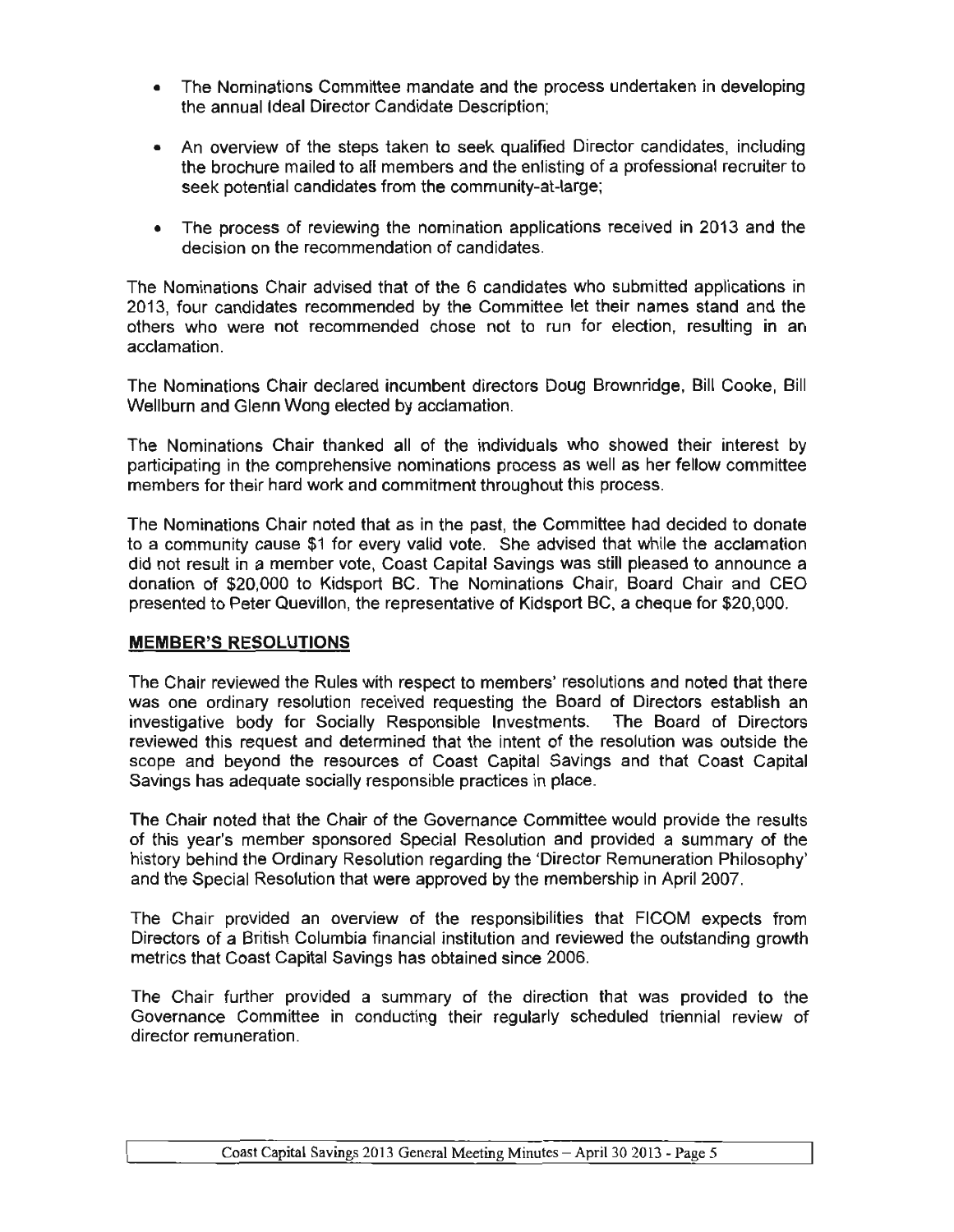# GOVERNANCE UPDATE ON DIRECTOR REMUNERATION

The Chair of the Governance Committee ("Governance Chair") provided a summary of current director compensation disclosure at Coast Capital Savings and directors' compensation at Coast Capital Savings from 2005 to 2012. He then advised of the changes that were being implemented following the receipt of the 2013 triennial report prepared by Mercer Canada, which are consistent with the 2007 member approved Director Remuneration Philosophy with the added specificity for targeting the midpoint between cooperatives and publicly traded companies.

These changes will result in:

|                                 | Prior to April 25, 2013 | Effective April 25, 2013  |
|---------------------------------|-------------------------|---------------------------|
| <b>Board Chair Retainer</b>     | \$76,500                | \$65,000                  |
| <b>Committee Chair Retainer</b> | \$10,610                | \$5,000                   |
| Board Meeting fee               | \$1,020                 | \$1,000                   |
| <b>Director Retainer</b>        | \$25,500                | $$25,500$ $*$ (no change) |

Additionally, the Governance Chair noted that the Board has eliminated its standing request to have the Chair attend all Board Committee meetings and the special committee providing oversight on the banking system conversion will be phased out in the second quarter of 2013.

### RESULTS OF THE 2013 SPECIAL RESOLUTION ON DIRECTORS REMUNERATION

The Governance Chair reviewed the 2013 Special Resolution put forward by member Phil Embley and a group known as Compensation Watch:

"Be it resolved that, the members of Coast Capital Savings Credit Union establish the remuneration for the directors of the credit union and that the amount paid to each director is published in the annual report. "

The Governance Chair confirmed that for a Special Resolution to be passed it must gain 2/3rds approval by the members who vote and announced the following results:

| Total ballots accepted for Special Resolution | 23,370         |
|-----------------------------------------------|----------------|
| Votes for                                     | 18,402 (79.7%) |
| Votes against                                 | 4.696          |
| Spoiled & rejected votes                      | 272            |
| Total valid votes                             | 23,098         |

The Governance Chair advised that the 2013 Special Resolution was declared passed.

The Governance Chair advised that these results now provided that:

- 1. Members will be able to vote on any future changes '0 director compensation;
- 2. The director retainers and meeting fees, number of board meetings that directors attended, total compensation for each director and total compensation for the Board will be published in the annual report (which was done in the 2012 annual report); and
- 3. The Director Remuneration Philosophy as approved by the members in 2007 remained in place.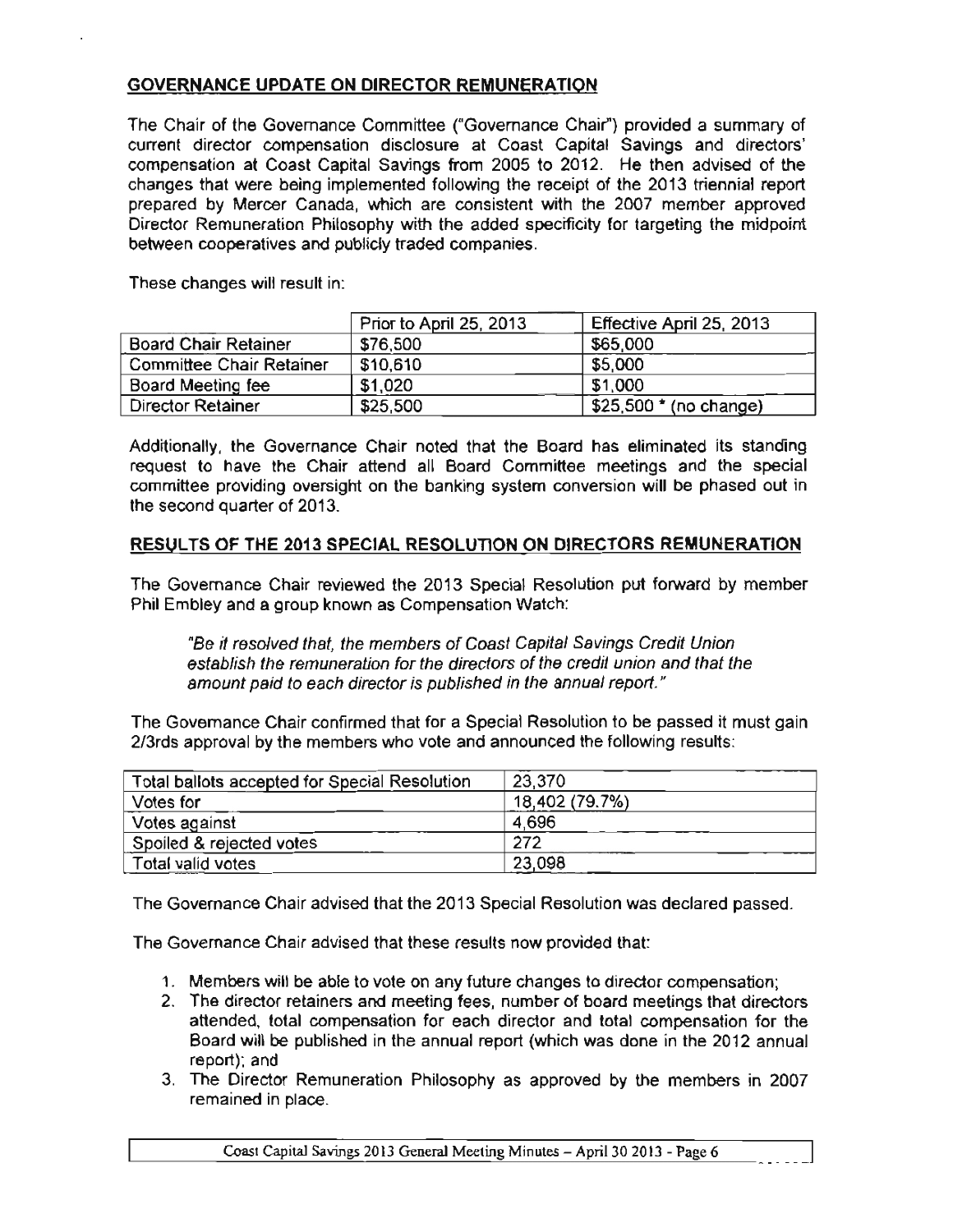The Governance Chair also advised that members have indicated, through the Special Resolution that they want to provide input and approve directors' compensation and that in order to continue to seek member engagement, the Governance Committee has been asked by the Board to establish a Members' Advisory Panel on directors' compensation. The goal of the Governance Committee is to:

- 1. Consult with the members on directors compensation;
- 2. Apply the principles of the 2007 member approved Director Remuneration Philosophy;
- 3. Consider and apply the information from the 2013 triennial Mercer Canada report on Directors Compensation; and
- 4. To work with the Members' Advisory Panel to determine if any further changes to director compensation are warranted, beyond the reductions already outlined, and if so, a further resolution will be brought forward for the members to vote on.

The Governance Chair advised that the Board is in the preliminary stages of establishing the Members' Advisory Panel and will report back to the membership once there are further details to share.

The Governance Chair thanked the membership for voting on the 2013 Special Resolution and welcomed members' further input and support which can be provided by emailing: public.affairs@coastcapitalsavings.com

### QUESTIONS ON REPORTS

The Chair asked if there were any questions on the reports.

Due to the number of questions by members in person and submitted by webcast, the Chair, on the advice of the Parliamentarian, extended the length of time for questions and incorporated the Members' Open Forum into the Annual General Meeting. The following summarizes the questions from members and the answers provided.

#### General questions to the Board of Directors:

1. A member enquired about Directors and Officers Liability Insurance Coverage.

The Chair confinned that the Board had Directors and Officers Insurance coverage but did not provide the specific amounts of coverage.

2. A member asked if the Board size could be reduced in light of the qualifications of management.

The Governance Chair advised that since the merger that created Coast Capital Savings, the board has been reduced from 18 directors down to 10. Given the complexities of Coast Capital Savings, the regulatory and statutory requirements, challenging economic conditions and the range of skills required for an effective Board, the current size is appropriate.

The CEO further advised that having a competent Board is one of the best things we can have for our credit union in order to address the challenges we face and oversee the changes completed and underway.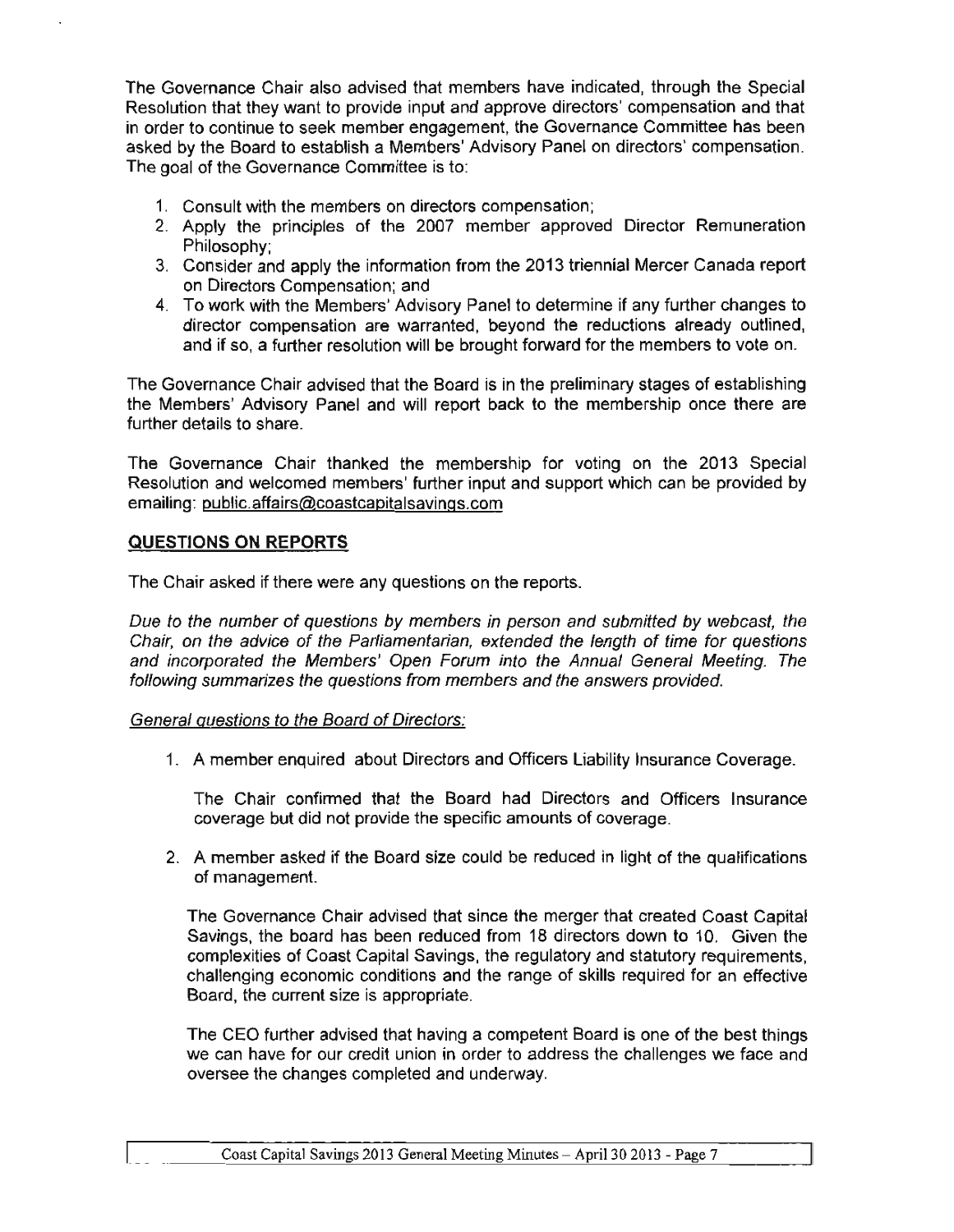3. A member asked for details related to the \$5/month service charge that was introduced for business accounts.

The CEO advised that Coast Capital Savings has tried to keep its members' fees as low as possible but as mentioned earlier there are a lot of challenges on our organization to provide the overhead that is required to provide and service accounts and it was prudent to introduce the low fee of \$5.

4. A member asked how a member's position on taking Coast Capital Savings beyond British Columbia would be considered.

The Chair advised that the aspiration of going national is something that will ultimately be decided by the membership. Coast Capital Savings is currently examining what advantages there will be for the membership to expand beyond British Columbia and when that review is completed a decision will be made to recommend whether or not to go forward with bringing it to the membership for a decision.

5. A member had a series of inquiries on the growth rates in mortgages and the risk management associated with that growth?

The CEO confirmed that we have a quality book of mortgages and a strong view to maintaining the high quality of our loans. Coast Capital Saving also has a strong risk manager and risk management processes in place and have some of the lowest delinquency rates in both the credit union sector and the financial services industry. She also confirmed that our mortgage portfolios are stress tested and we make sure that we are keeping an eye on the quality of those loans.

6. A member asked about increasing financial literacy for members.

The CEO advised that Management feels very strongly about financial literacy and the Where You're At Money Chat was created as a result of that. The CEO commented that she had already shared one story tonight about how this had helped members.

#### Questions regarding the Banking System Conversion:

7. Several members had questions regarding the recent Banking System Conversion.

The CEO advised that the T24 banking system is provided by a Swiss company who has installed banking systems all over the world. The project was a large, complicated, undertaking that required the resources of the entire company at certain points as well as independent contractors and outside experts. In terms of any outstanding conversion issues she confirmed that staff is working diligently to remedy any issues and apologized for any inconvenience being experienced.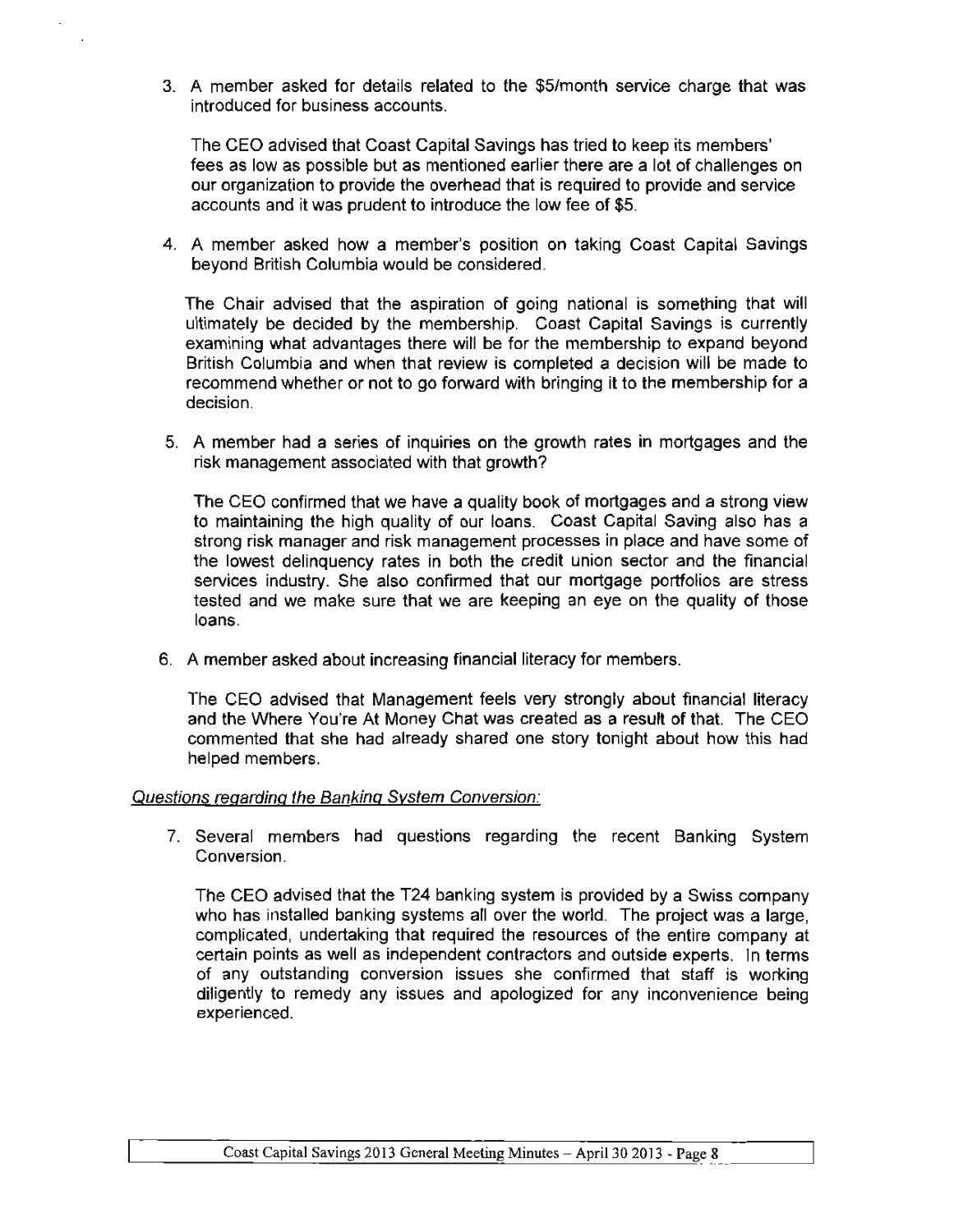### Questions regarding the Directors Election:

8. A member directed a question to the Nominations Chair as to the efficacy of the current nominations process in light of an acclamation in 2010 and 2013.

The Nominations Chair clarified that an acclamation is a recognized part of the democratic process and that an acclamation results when the same number of candidates choose to stand for election as we have vacancies on the Board. Members choose or choose not to stand for election of their own free will.

#### Questions regarding the 2013 Special Resolution:

9. A member noted their attendance at the AGM as a result of concerns about how director remuneration is set.

The Chair advised that the ability for a Board of Directors to set its own remuneration is provided for in the Financial Institutions Act and was voted on and approved by the members in 2007.

10. A member asked for clarification on the impact of the 2013 Special Resolution on prior resolutions in 2007 and noted the member interest in director compensation.

The Chair confirmed that in 2007 there were two resolutions, one was the member approved Director Remuneration Philosophy, the other authorized the Board to set Board compensation in accordance with the member approved Director Remuneration Philosophy. The 2013 Resolution did not impact the 2007 resolution on the Director Remuneration Philosophy and it remains in place. Any future changes to director compensation will be in compliance with the Director Remuneration Philosophy and be brought forward to the members for approval.

#### Questions regarding the Rashida Samji Investment Scheme

1. Several members spoke of the Rashida Samji Investment Scheme and that because of their involvement, they had been experiencing negative health issues due to their financial and emotional stress. They asked the Board and CEO for a resolution of this matter to be expedited and/or assistance with the interest charges being incurred on loans taken in order to participate in the investment scheme.

The CEO noted that Coast took immediate action when the matter was discovered and has worked with its legal counsel and the legal counsel of those involved to resolve this matter as quickly as possible. The CEO further noted that she would take members' details following this meeting and would try to work with them and their legal counsel to resolve this issue. The CEO advised that she would be available to talk to members after this meeting.